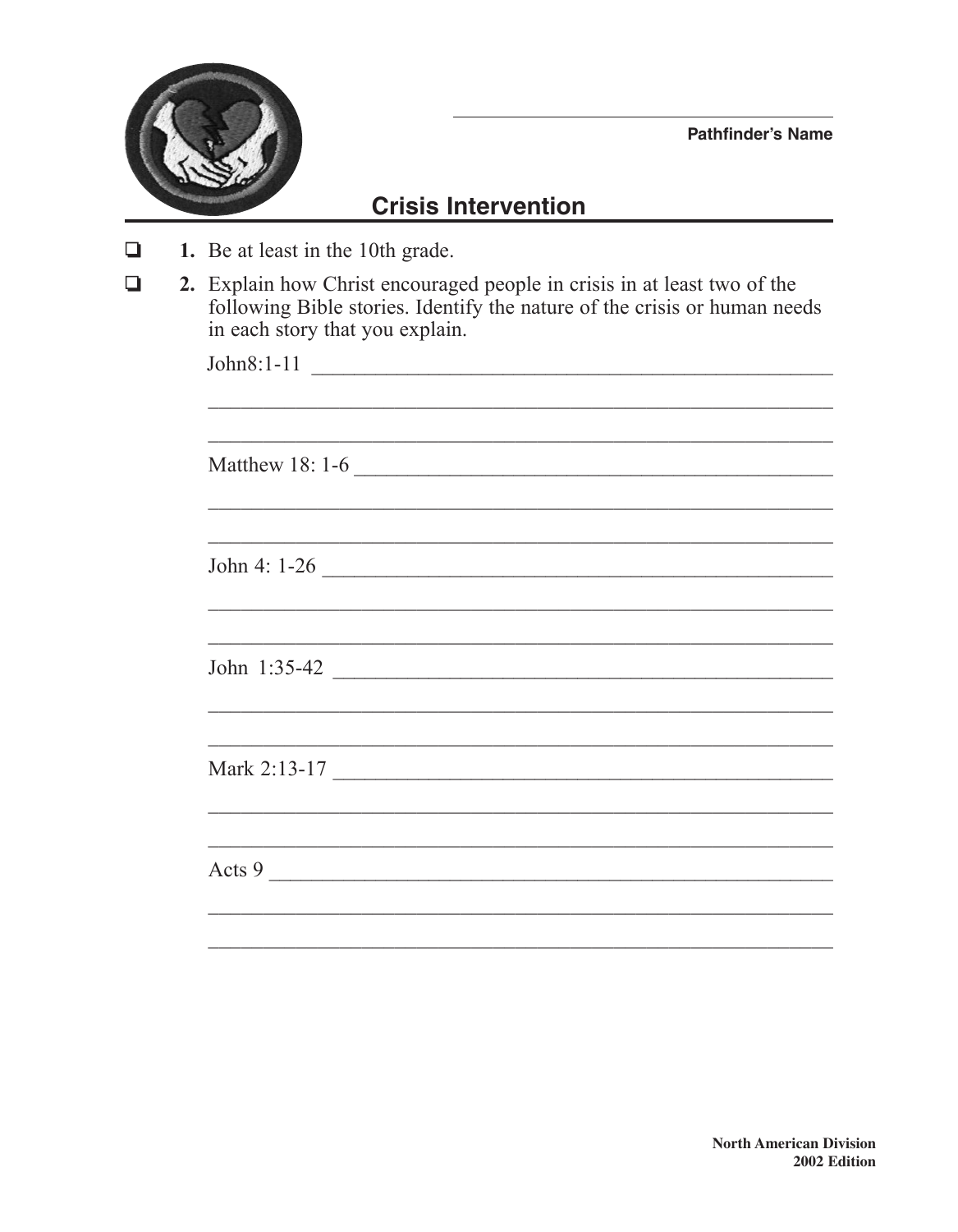|  | 3. Describe for your instructor some of the human needs and crisis<br>situations that teenagers in your community face today. Describe some<br>of the crisis situations that families face. This may be done in a group<br>discussion setting. |
|--|------------------------------------------------------------------------------------------------------------------------------------------------------------------------------------------------------------------------------------------------|
|  |                                                                                                                                                                                                                                                |
|  | 4. Discuss your own motives for wanting to help your friends when they<br>face personal or family crisis.                                                                                                                                      |
|  | What about strangers? This may be done in a group discussion setting.                                                                                                                                                                          |
|  | 5. Describe the types of human needs and give a real-life example of each.                                                                                                                                                                     |
|  | <b>Crisis Intervo</b>                                                                                                                                                                                                                          |

ention 2002 Edition **Updated 2009**